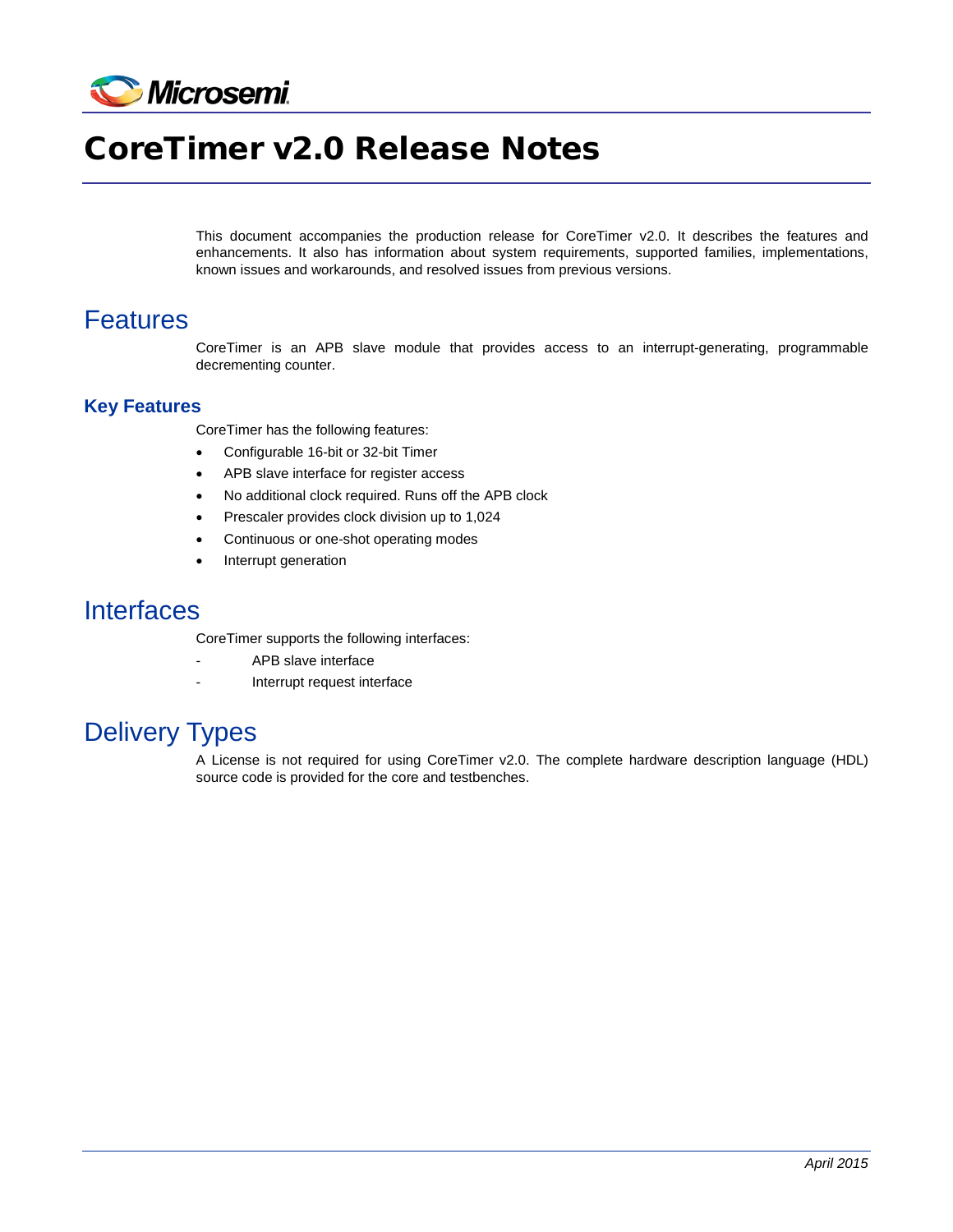

## Supported Families

All Microsemi<sup>®</sup> devices and families are supported by CoreTimer v2.0.

## Supported Tool Flows

Libero v9.1 or later software supports CoreTimer v2.0.

Note: CoreTimer is compatible with both Libero Integrated Design Environment (IDE) and Libero System on-Chip (SoC). Unless specified otherwise, this document uses the name Libero to identify both Libero IDE and Libero SoC.

#### Installation Instructions

The CoreTimer CPZ file must be installed in Libero. This is completed automatically through the Catalog update function in Libero, or the CPZ can be manually added using the **Add Core** catalog feature. Once installed in the Libero catalog, the core can be instantiated and configured.

Refer to the [Using DirectCore in Libero IDE User Guide](http://www.microsemi.com/document-portal/doc_download/131531-using-directcore-in-libero-ide-v8-4) or Libero SoC online help for further instructions on core installation, licensing and general use.

### **Documentation**

This release contains a copy of the *CoreTimer Handbook*, which describes the core functionality, step-bystep instructions on how to simulate, synthesize, place-and-route this core, and suggestions for implementation.

For more information about Intellectual Property, visit:

[http://www.microsemi.com/products/fpga-soc/design-resources/ip-cores.](http://www.microsemi.com/products/fpga-soc/design-resources/ip-cores) For updates and additional information about software, FPGAs, and hardware, visit[: www.microsemi.com.](http://www.microsemi.com/)

### Supported Test Environments

The following test environments are supported:

- VHDL user testbench
- Verilog user testbench

#### Known Issues and Workarounds

There are no known limitations or workarounds with the CoreTimer v2.0 release.

### Release History

[Table 1](#page-1-0) provides the release history of CoreTimer.

#### **Table 1** CoreTimer Release History

<span id="page-1-0"></span>

| <b>Version</b> | <b>Date</b>     | <b>Changes</b>                         |
|----------------|-----------------|----------------------------------------|
| 2.0            | April 2015      | Added support for RTG4 family devices. |
| 1.0            | January<br>2008 | Initial release.                       |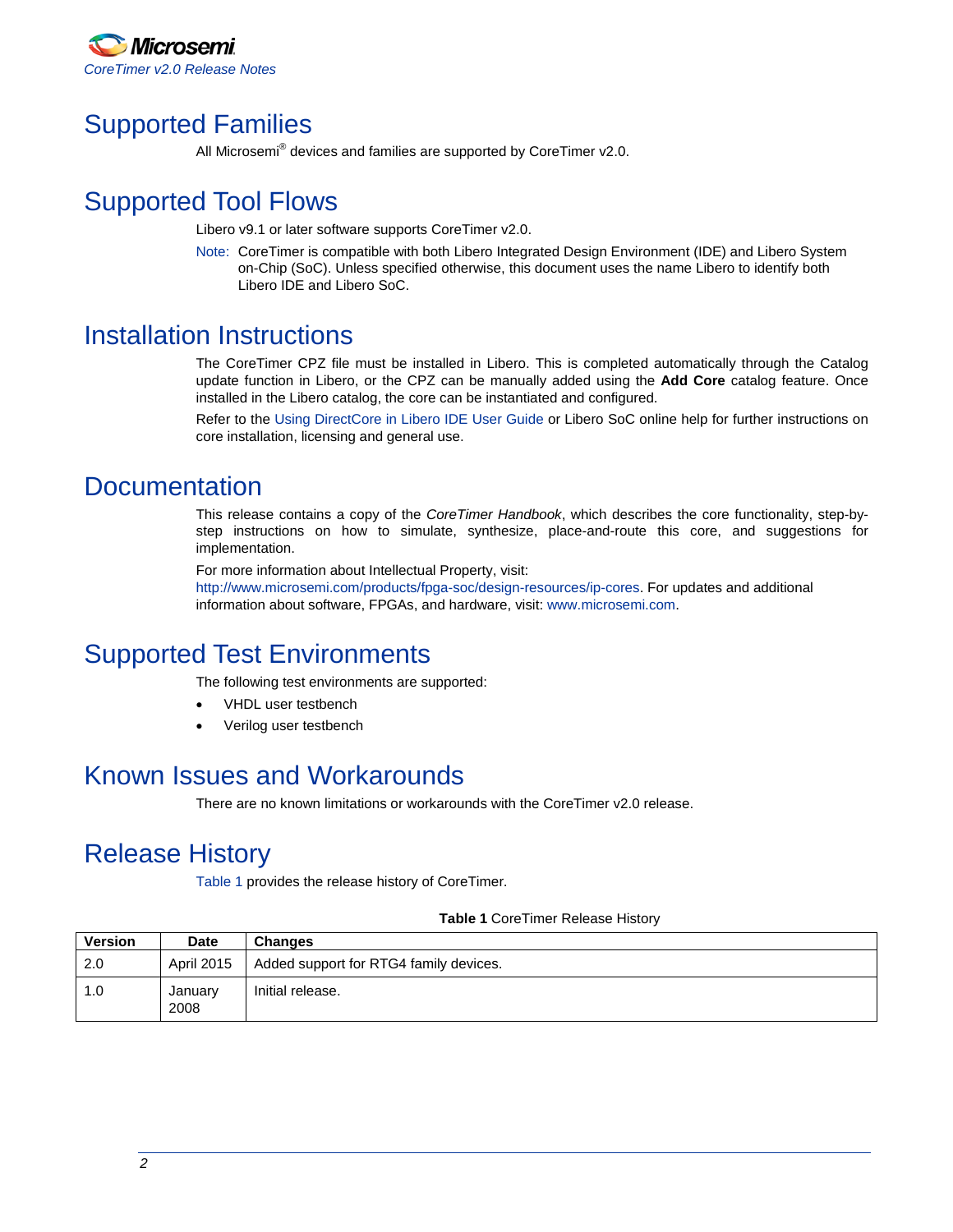

## Resolved Issues in the v2.0 Release

[Table 2](#page-2-0) lists the Software Action Requests (SARs) that are resolved in the CoreTimer v2.0 release.

<span id="page-2-0"></span>

|       | Table 2 Resulved issues III the VZ.U Release |  |  |
|-------|----------------------------------------------|--|--|
| SAR   | <b>Description</b>                           |  |  |
| 63945 | Added Support for RTG4 devices.              |  |  |